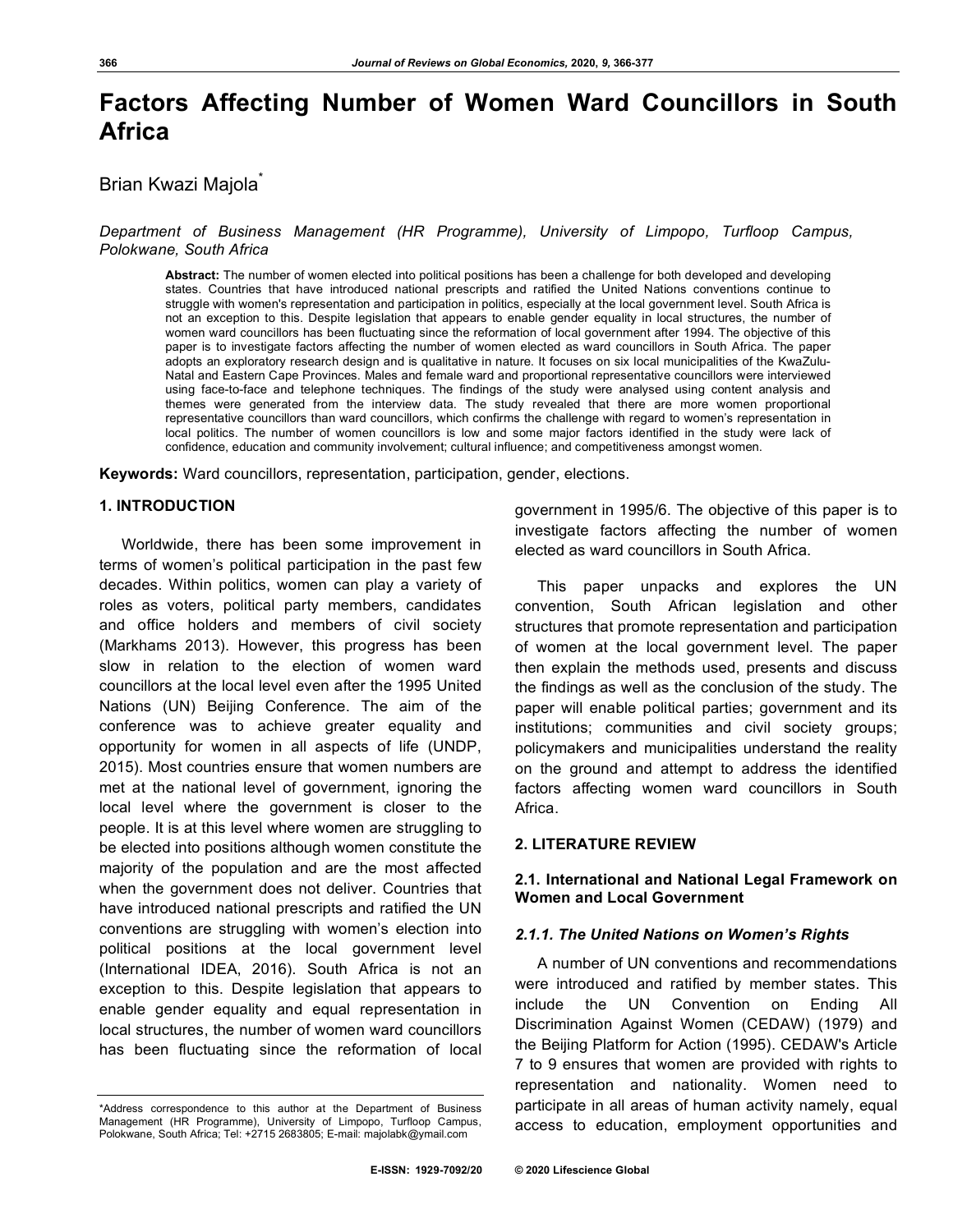adequate health services including political participation. The UN Women office is the latest office established to fight for the rights of women in different countries. The UN Women aims to address inequalities, inadequacies, and unequal access to education and training as well as inequality between men and women in the sharing of power and decisionmaking at all levels. The Southern African Development Community (SADC) Protocol on Gender and Development (2008) encouraged South Africa to recognize the rights of women as unchallengeable rights.

# *2.1.2. The Constitution and the White Paper on Local Government in South Africa*

The Constitution (Republic of South Africa 1996), chapter 2 has a clause on equality, which reveals a guarantee to promote gender equality and ensure that women enjoy equal rights. Local government is enshrined in Chapter 7 of the Constitution. The Constitution places an obligation on the local government to encourage the involvement of communities and community organizations in matters of local government (CLGF 2017). Building on the Constitution, the 1998 White Paper on Local Government paved the way for a modern local government system with clear developmental objectives (DPME 2017). The White Paper on Local Government (1998) commits the local government to meet citizen's needs through people-driven participatory methods (SALGA Women's Commission 2017). Municipalities are primarily responsible for providing quality, cost-effective municipal services (DPME 2017) where women are beneficiaries and supposed to enjoy full representation. The White Paper on Local Government (1998), which is considered as the "mini-constitution" allows municipalities "to assess the impact of their strategies on women and ensure that the needs and interests of women are incorporated into municipal planning processes". In addition, the emphasis is on accountability that strengthens the role of councillors for the benefit of all community groups including women. Political parties were also encouraged to adopt a quota system in order to address gender inequalities at all levels of governance.

# *2.1.3. The Municipal Structures Act No. 117 of 1998*

The Municipal Structures Act (1998) expressly requires political parties to take practical steps to promote the representation of women (Selokelo 2014). Parties are expected to pay attention to day-to-day realities such as poor service delivery, unemployment and housing (Mandyoli 2016). Furthermore, the Local Government Municipal Structures Act requires the equal distribution of male and female candidates on political party lists. Notwithstanding the progressive nature of this legislation, evidence suggests that women remain under-represented in local municipal councils (Selokelo 2014). According to Selokelo (2014), political parties are not implementing the provisions of the Act, as an inadequate representation of women, councillors indicates, due to the ineffective and nonpre-emptory language found in the Act itself. There are no penalties for not putting women on top of the party list during local elections.

# *2.1.4. The Municipal Systems Act No. 32 of 2000*

The Municipal Systems Act (2000) obliges a municipality to create the systems, mechanisms and enabling conditions for meaningful participation of the community in the affairs of the municipality. The Act requires councillors and officials to play a key role in fostering community participation. However, many councillors have become estranged from communities and their critical concerns. Women are good community mobilisers for a broad range of initiatives, including community-based activities and projects aimed to support political parties (Nhundu 2008). However, the link between councillors and citizens via the ward committee system needs to be improved (DPME 2017). Women politicians are motivated to address women's issues and bring a gender perspective into policies because of their need to gain support among voters, especially women voters.

# **2.2. The Supply-Side and Demand-Side Framework**

In order to understand the factors affecting the number of women councillors, it is important to focus on the demand-side and supply-side factors. According to Norris and Lovenduski (1995), the supply-side deals with the source of candidates and had two sub-factors namely, individual resources and motivation. Women have fewer resources such as time, money, skills, compared to men. Motivation refers to the drive, training or education, personal networking, mentoring, ambition and interest in politics (Krook 2010). A supplyside perspective suggests that political parties should focus on promoting conditions and opportunities that lead women to aspire for political office (International IDEA 2016).

Women's availability to be in politics is influenced by the demand-side factors including the country's electoral systems or political parties; social structures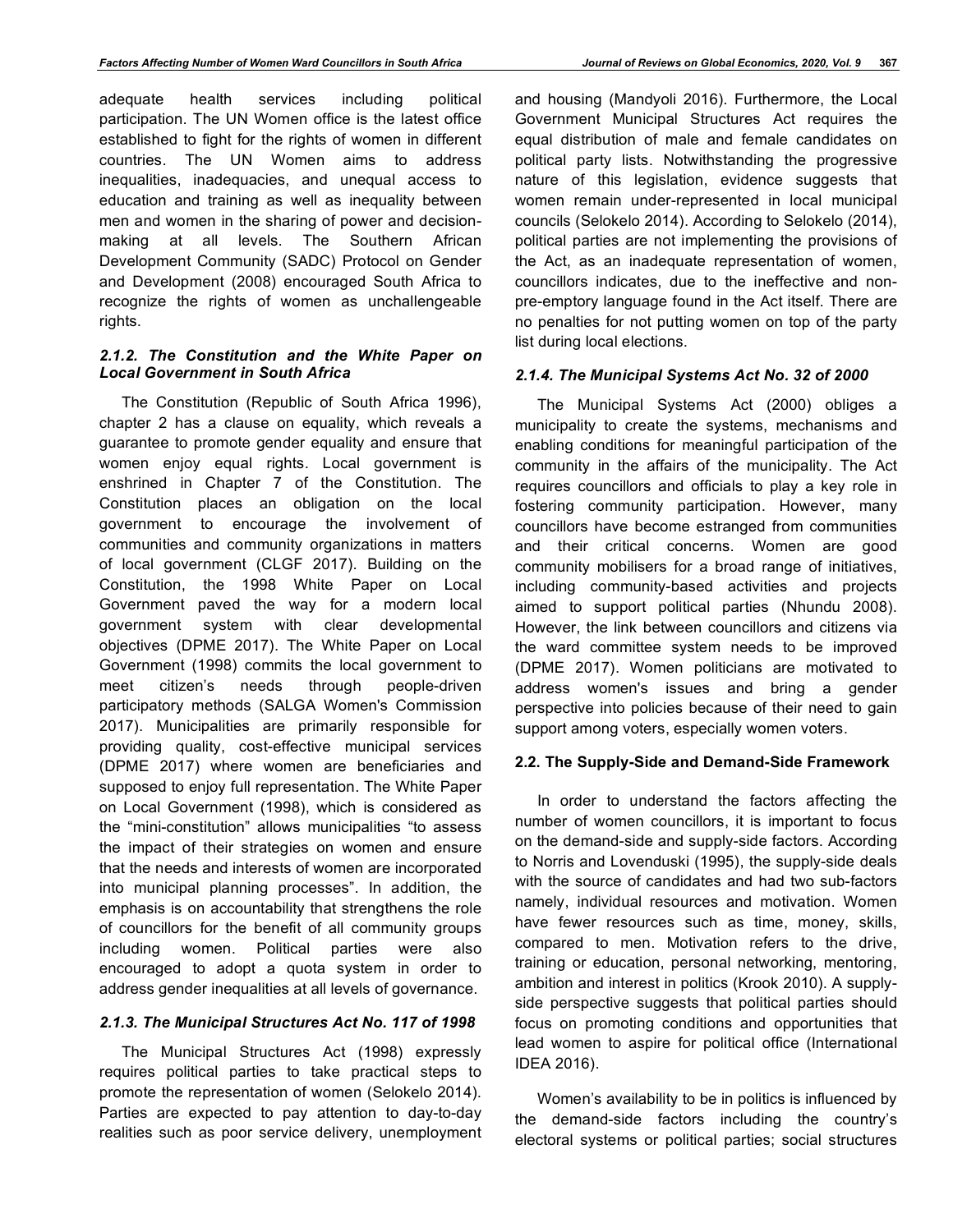and civil society. Political parties and voters focus on women's qualifications, abilities and experiences before their names are on the list. Therefore, political parties should change their candidate selection procedures, evaluate their criteria for suitable candidates and reassess how they present their female candidates to the electorate (International IDEA 2016). Boeteng and Kosi (2015) argued that the supply of women available for political office is determined partly by gender socialization, which influences women's interest, knowledge, and ambition regarding politics.

### **2.3. Gender Socialisation**

Gender refers to characteristics, opportunities and relationships associated with being female or male, and sociocultural relationships between women and men, and girls and boys (Meena, Rusimbi, Israel 2017). Social inclusion is a process of improving the terms of participation in society for people who are disadvantaged on the basis of age, sex, disability, race, ethnicity, origin, religion or economic or other status, through enhanced opportunities, access to resources, voice, and respect for rights under target 10.2 of the 2030 Agenda (UN Chapter1 2016: 20). The State can play a role and contribute to the inclusion discourse by providing opportunities for education, health, employment, political participation, civic and cultural life. However, Cardo (2014) urged that not all inclusion is equitable as members may still face discrimination.

Social exclusion is a result of power relations between individuals and social groups and can occur in three realms namely, the public (government institutions), private (family, ethnic group, marriage) and intimate. The intimate is the way one feels excluded within oneself, expressed usually in terms of low self-confidence, self-esteem, control over our bodies (Batliwala and Veneklasen, 2012). According to Khan and Ara (2006), patriarchal norms and state laws keep women councillors in a lower status than men which result in their lower self-confidence. A study conducted by Bleidorn, Denissen, Gebauer, Arslan, Rentfrow and Potter (2016) show that men tend to have higher self-esteem than women do and that both genders show age-graded increases in self-esteem from late adolescence to middle adulthood. Nahar and Humaidan (2013) argued that women themselves do not elect women because the electoral decisions are still not independent, instead of being subject to the masculine authority and to the customs and traditions that promote the status of men and reduce or marginalize the public presence of females.

### **2.4. Factors Affecting Women's Political Participation**

Women's political participation and the number of ward councillors is affected by a number of factors. However, one must mention that these factors are not the same everywhere in the world.

## *2.4.1. Personal and Individual Factors*

Personal factors refer to psycho-social attributes which entail women's personality, attitudes and behavioural skills (Kasomo 2012). Whereas, individual factors are determined by personal traits that include personal goals they set themselves and their determination to make a difference; the knowledge competencies and skills they have for undertaking a political career; the resources or capacity they have to mobilise resources for electoral campaigns (Meena *et al*. 2017). These factors can be associated and understood better by looking at the Supply-Side and Demand-Side factors as discussed above.

# *2.4.2. Family and Community Factors*

Furthermore, family and community factors are based on the groundwork for women's political leadership which lies in socialisation processes that begin in the family and community (Meena *et al*. 2017).

# Family Influence and Support for Women's Political **Participation**

Women are seen as inferior, weak and cannot be trusted in making informed decisions which makes it a challenge for them to enter politics. With partner's support and having grown up children a woman can enjoy her political career, otherwise, she may end up being divorced. This means that a husband can accompany his wife to an evening meeting with community members. In this way, the woman ward councillor can feel protected and competent to perform her duties. Nasreen *et al*. (2016) revealed that almost all of the elected women ward councillors in Pakistan came from the joint family system which helped them in carrying out their political activities. One women councillor stated that the sister-in-law took care of the children whenever she is away on political duties. In Uganda, a young woman had to promise the electorate that she could find a partner and get married, and that this domestic and personal quest was next on her agenda, as soon as she had won the seat (Ahikire 2004). Only women with supportive families run for office, whereas men are more likely to run in spite of discouragement from their families (Silbermann 2019).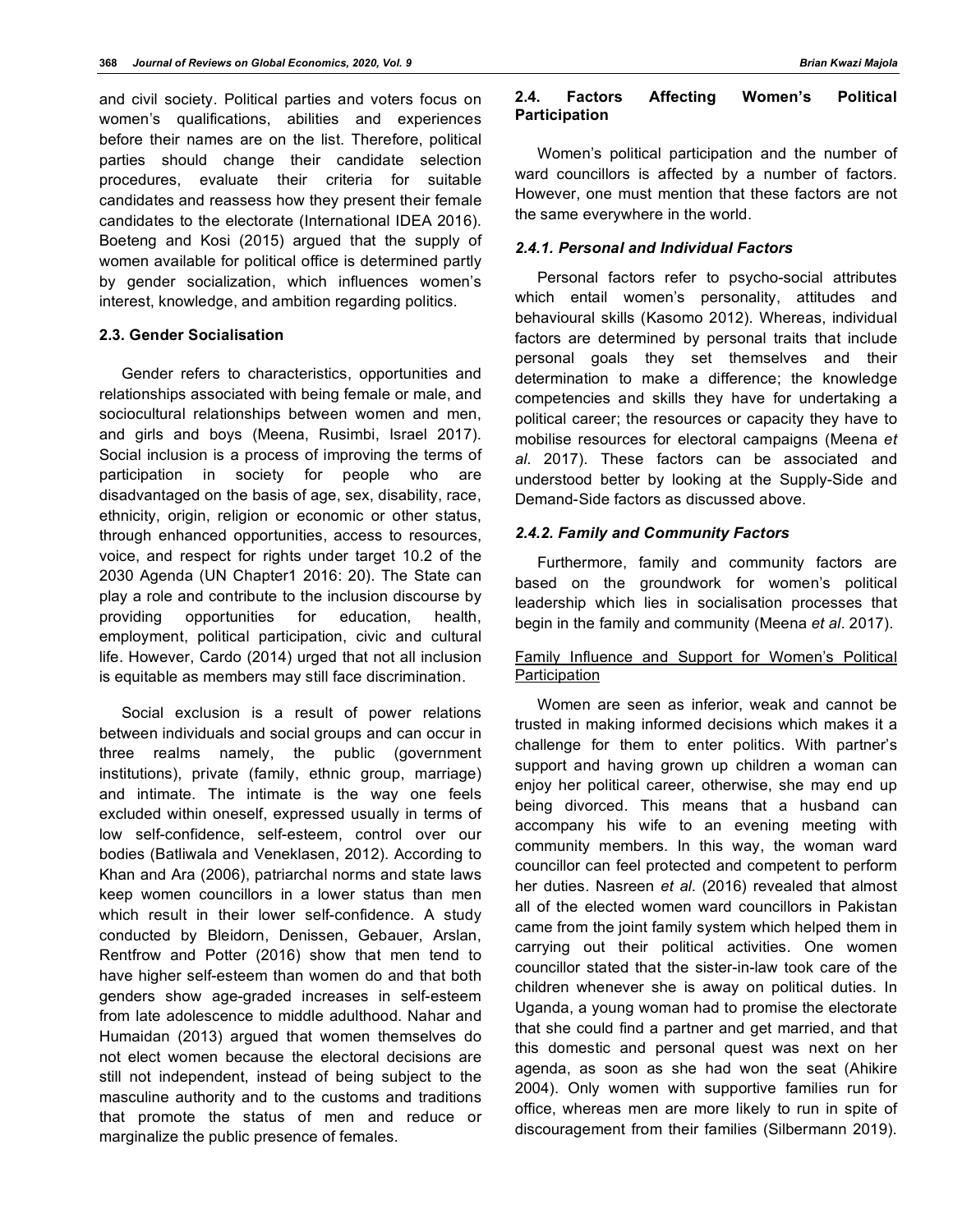The study conducted in Tanzania shows that parents played a central role in the empowerment, either by investing in their daughter's education or by inspiring them and serving as a role model to them. Furthermore, most women indicated that their spouses supported their leadership journey by providing emotional support and the financial resources needed, and by helping them to maintain a family-work balance (Meena *et al*. 2017).

# Community Structures and Civil Society's Role in Women's Political Participation

Women in civil society organizations have been at the forefront of the political struggles in some parts of the world. Due to political parties being banned in the 1960s, civil society organizations were the voice of the voiceless in South Africa. Learning and exposure received through working with communities facilitated the election of women as ward councillors after 1994. However, Parke *et al*. (2017) warned that women's organizations and female politicians are not necessarily working towards a common goal but compete with each other. Many women leaders have a negative perception of formal politics and consider work in civil society as a more effective means of contributing to positive change (Spark and Corbett 2016). In the post-1994 era, South Africa's civil society has been less active although there are organizations such as Equal Education; Social Justice Coalition; and Abahlali BaseMjondolo. Civil society has challenges caused by lack of funding, working in silos, afraid to be labelled as anti-democratic or anti-ANC or be regarded as fronts for apartheid era-groups.

# *2.4.3. Cultural Factors*

Bauer and Britton (2006) argued that the existence of a patriarchal culture is one of the factors contributing to the low number of women's political representation and participation. The acquisition of culture is a result of the socialization process (Idanga 2015). Women's gender identity is still predominantly conceived as being domestic in nature and continues to act as a barrier to women's entry into formal politics (Mlambo and Kapingura 2019). Therefore, cultural ideas about women can affect women's level of representation throughout the political process, from an individual women's decision to enter politics to party selection of candidates, to decisions made by voters on election day (Kunovich, Paxton and Hughes 2007; Kassa 2015). In communities where women's roles as politicians and decision-makers are not well accepted, women face strong cultural barriers entering local government (Nhundu 2017). Even in countries like the USA, where women have gained in employment or education, they still face cultural barriers to participate in politics (Kunovich *et al*. 2007; Kassa 2015). Like other countries, South Africa is a patriarchal society that keeps women in a subordinate position, using religion and culture as an excuse (Kassa 2015). Women in the urban area participate more in politics than those in rural areas under the traditional authority and councils. Ethnic division strengthens patriarchal structures which limit women's involvement in society.

# *2.4.4. Economic Factors*

Socio-economic factors are where women cannot secure the necessary funding for campaigns as they have limited control over resources and have no economic networks.

# Inadequate Funding

According to Rosenbluth, Kalla and Teele (2015), women politicians receive fewer private donations on average than their male counterparts and rely relatively more on party sponsorship and support. At a local government level, with inadequate funding for a successful campaign, women's political career is doomed. Women come off second best when money dominates politics. Mlambo and Kapingura (2019) argued that the government should provide more funds to independent women politicians and also to political parties that have a considerable and acceptable number of women political candidates.

# The Role of Education and Training on Women Political **Participation**

Mlambo and Kapingura (2019) also warned that women need to be educated and be informed that political participation is not limited to election campaigns and mobilization. Nonetheless, Goetz (2003) argue that education realization does not automatically result in increased numbers of women in formal politics as gender gap continued besides reaching gender equality in education. The study by Nsana and Kabubi (2017) found that lack of access to well-developed education and training systems for women's political leadership and for orienting young women towards political life is a cause for their lack of participation. According to Mungai (2014), while all women councillors interviewed reported receiving training on campaign skills before elections, very few had received training after they were elected. Women councillors felt that they must be trained on their role and responsibilities or public speaking, and on budgets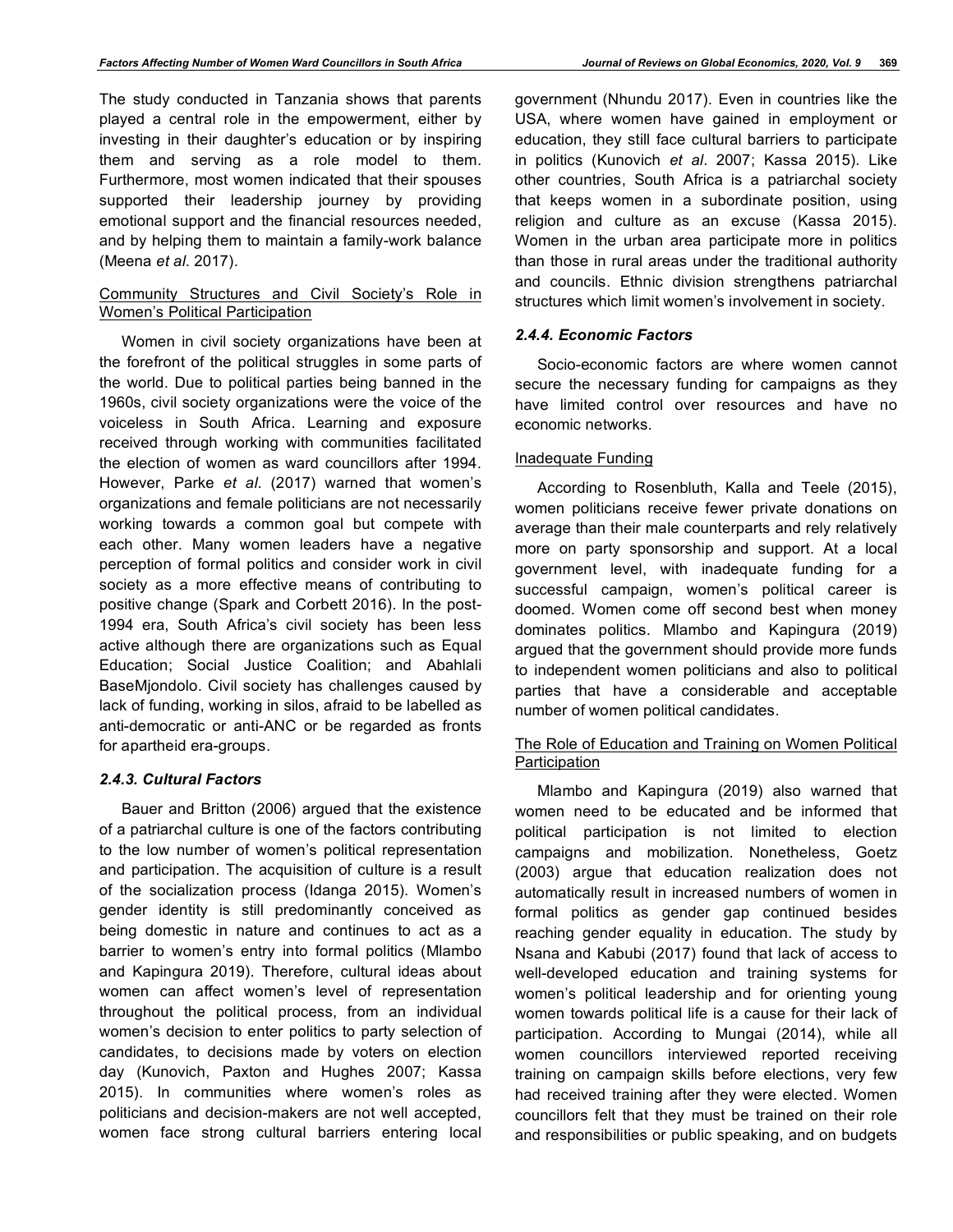as they lack basic financial skills. In South Africa, everyone is allowed to study wherever they want, however, many are restricted by financial constraints (Segalo 2015).

### *2.4.5. Political Factors*

Politics almost everywhere is a male-oriented, maledominated enterprise and female political participation is not as good as expected (Kaasa 2015). Nhundu *et al*. (2017) argued that male-dominated political parties are not willing to involve women in their local branches and in local politics. Tunde (2014) pointed out that in order to change male-dominated political cultures, all political parties should adopt appropriate measures and policies, such as party quotas, transparent criteria and party-list placement designed to promote the election of women, along with funding for women candidates and women party members.

### Gender Quota System

The countries that have the highest number of women in local governments are the ones that implemented some kind of affirmative action measures such as gender quotas (Nhundu *et al*. 2017). The adoption of the quota policy by political parties can improve the representation of women local government (Meintjes and Simons 2002; Tolmay and Morna 2010). However, gender quota system has political challenges as women may be perceived as less capable (O'Neil and Domingo 2016); quotas can act as an upper ceiling to women's participation (Baker 2015); and legislated quotas involve women competing against other women rather than supporting each other (International Women's Development Agency 2018). Furthermore, in the Philippines, 60% of the women disagree with the idea of reserving 30% of seats for women automatically and only 40% were in favour of the gender quota system (Zapata 2018).

#### The Role of Political Parties

Selokelo (2014) states that the political party decides the order in which the names appear which may easily favour male candidates if they are placed ahead of females. Moreover, the selection of the candidates, regardless of gender, is in accordance with the preference of a political party (Selokelo 2014). Nonetheless, political party leaders argued that there is a shortage of willing and trained women candidates with the requisite confidence and experience to stand for election (Markhams 2013; Nsana and Kabubi 2017). On the other hand, the UNDP (2015) remarked that political parties have not addressed the challenges

facing women and have not generally provided special assistance to attract them to the political arena. In a study by Tunde (2014) all women aspirants interviewed unveiled that they had not received any support from their political parties and government which made their entry into politics a challenge.

### Women, Killings and Violent Nature of Politics

In most African countries, politics is tarnished by violence, persecution, intimidation and torture (Mlambo and Kapingura 2019). Women often face violence and interference against their political voice starting from home, where they may be intimidated, harassed or even abused by their husbands in order to keep them from voting or to force them to vote for a specific candidate (Nsana and Kabubi 2017). Women are intimidated, harassed and even killed by communities and male competitors from within and outside their political parties during campaigns. Therefore, political violence and the stigma that politics is a dirty game is a challenge for women to enter (Mlambo and Kapingura 2019). Violence against women in politics poses a serious challenge to democracy, human rights and gender equality (Nsana and Kabubi 2017). There had been more than 12 450 political assassinations in the Province of KwaZulu-Natal since the end of apartheid in 1994 (Bruce 2013). About 90 politicians including women have been killed allegedly by members of the same political party since 2016 because they were witnesses in certain cases; spoken against corruption in the party or municipality, or just competing for ward seats.

#### **2.5. Women at Local Level in South Africa**

The population of South Africa is estimated at 58.083 million (UN Estimates 2019). There are more women than men in South Africa and the female population is on average poorer than the male population (StatsSA 2019). It is argued that women participate in greater numbers in local-level politics with the purpose to fight against under-representation in decision-making positions (Phillips 1996; Hassim 2005) than at national level because they can juggle political work with their domestic responsibilities (Robinson 1995; Fick 2000). However, women are underrepresented in ward seats, making the composition of any council uneven (Selokelo 2014). Including women in local government is an essential step towards creating gender-equal governments and gendersensitive policies (Nhundu *et al*. 2017).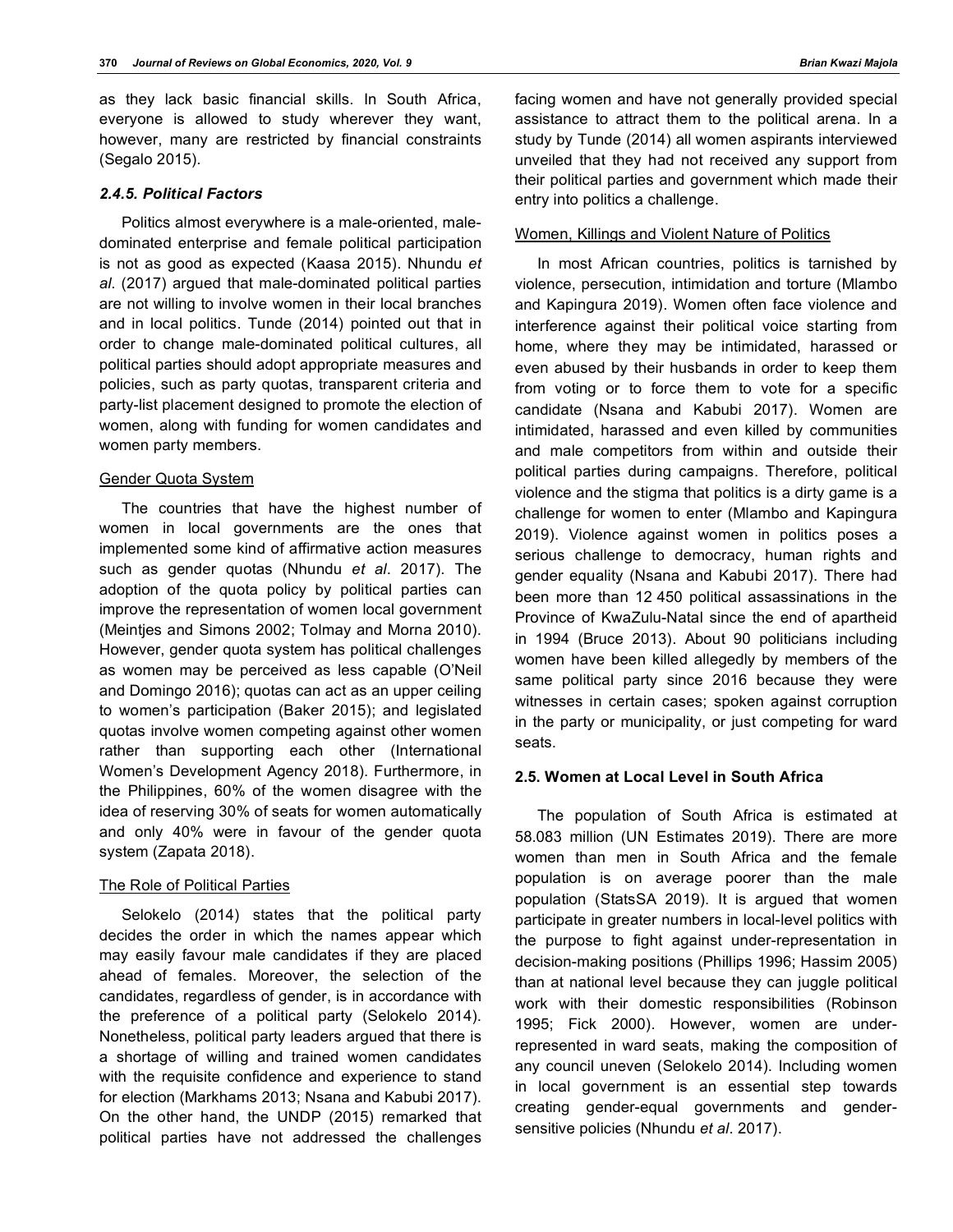

**Figure 1:** Gender Representation of Councillors. **Source:** SALGA Women's Commission 2017.

### **2.6. Salga Women's Commission**

The South Africa Local Government Association (SALGA) was established after 1996 in terms of s163 of the Constitution. Its mandate is to transform local government to enable it to fulfil its developmental mandate by protesting and representing the interests. At the Women in Local Government Summit in 2010, SALGA Women's Commission was launched to pursue the 50/50 campaign that guarantees women 50% of elected positions in local government in terms of Article 4 of the SALGA constitution. The 2016 municipal elections were the fourth elections after the reformation of local government in 1995.

Figure **1** reflects the election of both women ward and PR councillors between 1995 and 2016, which was the last local elections in South Africa. One can notice an increase in the number of women ward councillors elected from 11 in 1995; to 17 (2000); and 37 (2006). However, there was a decline in the number of women ward councillors down to 33 in 2011 and again 32 in 2016. There must be some factors causing the numbers to decline, hence, the reason to conduct this study. Furthermore, women are increasingly assuming leadership roles in local government; the target of 50% female local councillors has still not been met, despite good progress over the last two decades (SALGA Women's Commission 2017). The commissioners, who then commit themselves to overcome challenges faced by women councillors in municipalities, noted the reversal towards the 50/50 gains in the last elections.

# **3. RESEARCH METHODOLOGY**

The study adopted an exploratory research design and is qualitative in nature. It focuses on six local municipalities of the two provinces in the Republic of South Africa, namely, KwaZulu-Natal (KZN) and the Eastern Cape (EC). The provincial estimates showed that KZN has the second largest population, with 10.8 million (21.4%) people, after Gauteng with, 11.3 million (22. 4%) people (Dlova; Mankahla; Madala; Grobler and Tsoka-Gwegweni 2014). The EC is in third place with 14 per cent (South African Government Information, 2017). In KZN, four local municipalities under UMgungundlovu District were involved namely, uMsunduzi, uMngeni, uMshwati and uMkhambathini Local Municipalities. EThekwini Metropolitan Municipality, the only metro in KZN, which has 103 wards, was also involved in the study. The EC Province is situated in the eastern part of South Africa and the study focused on Mzimvubu Local Municipality under Alfred Nzo District Municipality. In KwaZulu-Natal 78 out of 341 councillors were interviewed, in the Eastern Cape, 26 out of 54 councillors took part from the only municipality that was targeted. There were twenty-three (23) women ward councillors; thirty-seven (37) male ward councillors, thirty (30) women PR councillors and fourteen (14) male PR councillors that participated in the study.

In-depth semi-structured interviews were adopted to allow the respondents to be flexible when responding to questions. Face-to-face interviews were conducted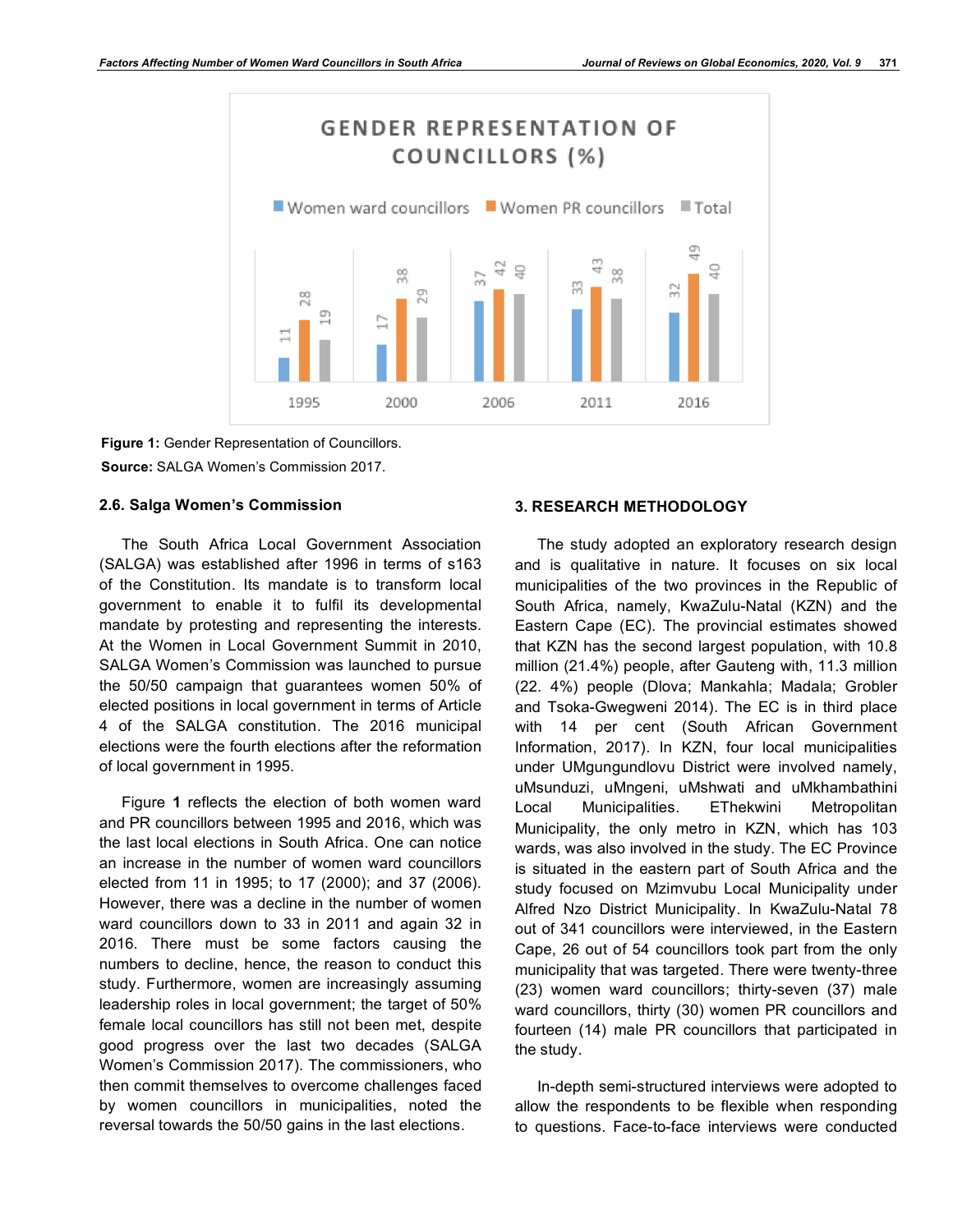and the telephone was used due to the geographic dispersion of the respondents especially from the EC. Data was collected using secondary information such as annual municipal reports, national policies and local government prescripts and other publications. Content analysis was used and themes were induced from the interview data. Data was presented in the form of tables and percentages. The gatekeeper's letter was obtained from all targeted municipalities and the issue of confidentiality was communicated to all respondents.

### **4. FINDINGS AND DISCUSSION**

The results were analysed and presented using tables which list the themes and the frequency of the responses. The respondents were asked to identify factors contributing to a high or low number of women councillors at the local government level. The majority of respondents were consistent in their responses that the number of women councillors was low. However, there were those who felt that the number is high because of the quota system as highlighted in Table **1** below.

The majority of respondents 16% (n=17) indicated lack of confidence in women is one of the factors contributing to their low numbers as ward councillors. Respondent 88 stated that *"the problem with women, they are not confident in themselves…who would be confident in you if you are not confident in yourself".* This finding is in line with Khan and Ara (2006) who stated that patriarchal norms and state laws keep

women councillors in a lower status than men which result in their lower self-confidence. According to Batliwala and Veneklasen (2012), one may feel excluded within oneself, and that is expressed usually in terms of low self-confidence, self-esteem, control over their bodies. That is exactly how women feel when they are in an unfamiliar political space. Markhams (2013) and Nsana and Kabubi (2017) argued that political party leaders are complaining that there is a shortage of willing and trained women candidates with the requisite confidence and experience to stand for election. Political parties are key stakeholders in women's political empowerment and election as ward councillors. The challenge is that women are not groomed by their political parties and therefore lack confidence and experience.

Fifteen percent (n=16) of the respondents mentioned lack of formal education as contributing to the low numbers of women ward councillors. Respondent 4 remarked that *"When women are nominated, they decline to take positions because they are not politically matured, feel inferior and lack education in general"*. One of the aims of UN Women is to address unequal access to education and training. According to the Demand-Side and Supply-Side Framework by Norris and Lovenduski (1995), when people are educated they also understand and become motivated in joining politics. There are different stakeholders which could ensure that women ward councillors or women, in general, have access to

| Table 1: Factors Contributing to High/Low Number of Women Councillors |  |  |  |  |
|-----------------------------------------------------------------------|--|--|--|--|
|-----------------------------------------------------------------------|--|--|--|--|

| <b>High/Low</b> | <b>Themes</b>                                      | <b>Frequency of Responses</b> |
|-----------------|----------------------------------------------------|-------------------------------|
| Low             | Lack of confidence                                 | 17                            |
|                 | Lack of formal education                           | 16                            |
|                 | Cultural influence                                 | 13                            |
|                 | Women in competition with each other               | 12                            |
|                 | Lack of involvement in community structures        | 11                            |
|                 | Women elect men into positions                     | 10                            |
|                 | Family responsibility                              | 9                             |
|                 | Women not recruited by political parties           | 8                             |
|                 | Lack of interest in politics                       | 6                             |
|                 | Women threatened and killed by community members   | 5                             |
|                 | Politics still male-dominated                      | 5                             |
| High            | Quota system                                       | 15                            |
|                 | Participation in community projects and structures | 7                             |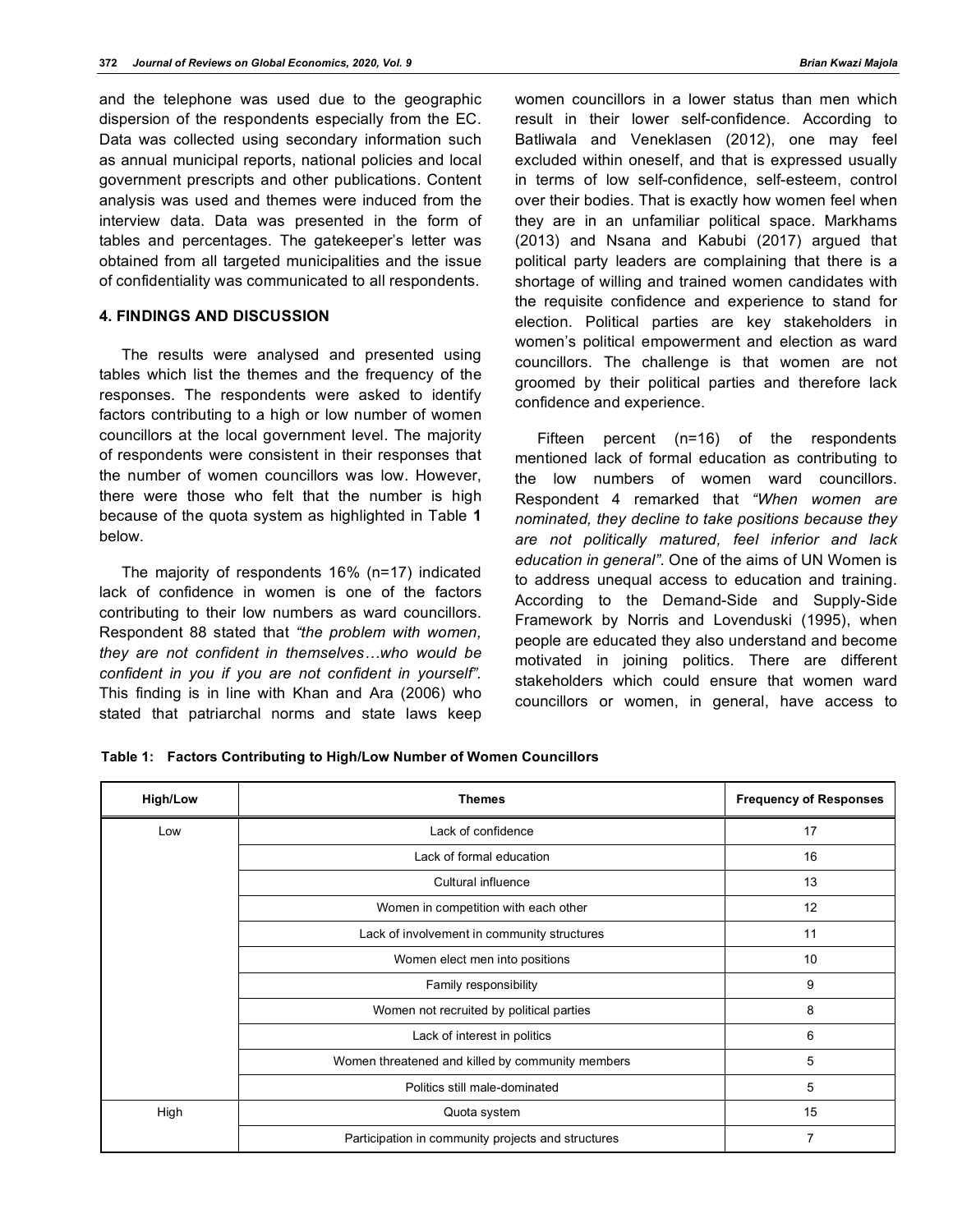education as discussed above. The State can play a role by providing opportunities for education which is part of social inclusion in terms of UN Chapter 1 (2016). Parents can empower their daughters by investing in their education which is in line with the study conducted in Tanzania by Meena *et al*. (2017). Civil society organisations such as Equal Education can ensure that women have access to education from an early age. The findings are also in line with the study by Nsana and Kabubi (2017) which found that lack of access to well-developed education and training systems for women's political leadership and for orienting young women towards political life is a cause for their lack of participation. Furthermore, Mungai (2014) pointed out that all women councillors interviewed reported receiving training on campaign skills before elections, very few had received training after they were elected. It must be noted that education is free for some in South Africa as many people including women are restricted by financial constraints due to lack of facilities in rural public schools. Kunovich *et al*. (2007) and Kassa (2015) warned that education without cultural changes, women could still face barriers to participate in politics.

Thirteen respondents (12%) reported that cultural influence is affecting the number of women ward councillors. This is in line with Bauer and Britton (2006) who stated that the existence of the patriarchal culture contributed to the low number of women in politics, which is also due to the socialization process, according to Idanga (2015). Culture affects women as community members and even within their political parties when a woman has to take a decision to enter politics, to party selection of candidates and to decisions made by voters on the election day (Kassa 2015). Nhundu *et al.* (2017) argued that when communities do not recognize women as politicians and decision-makers that can be a barrier for them to enter local government.

Eleven percent (n=12) of the respondents reported that women are competing with each other. Respondent 104 mentioned that *"women undermine each other…there are proportional representative councillors but as women, we don't support each other"*. Women compete for ward seats just like men as the number of seats is limited. The findings are in line with Parke *et al.* (2017) who warned that women's organizations and female politicians are not necessarily working towards a common goal but compete with each other. The International Women's Development Agency (2018) reiterate that even legislated quotas

force women to compete against other women rather than supporting each other. Women ward councillors have more power and recognition than proportional representative councillors who are not directly elected by communities.

Lack of involvement in community structures is another factor mentioned by eleven respondents. Respondent 26 pointed out that "women must be well known and be involved in community structures…there are people who are not happy to see women in the leadership positions". Women in civil society groups have been at the forefront of the political struggles in South Africa, and this facilitated their election into positions of power including ward councillors at the local level. According to the Constitution (Republic of South Africa), the local government must encourage the involvement of communities and community organizations in matters of local government (CLGF 2017) and strengthens the role of councillors for the benefit of all community groups including women. The Municipal Systems Act (2000) requires councillors and officials to play a key role in fostering community participation. However, many councillors have become estranged from communities and their critical concerns. The reality is that women have challenges when they have to attend community meetings. In order for a woman ward councillor to perform her duties, a husband must accompany the wife to attend an evening meeting with communities. Nonetheless, community structures became less active and even in numbers post-1994 in South Africa, which has affected the number of women's participation in community structures.

Ten respondents (10%) indicated that it is women who elect men into positions. Respondent 34 said, "*the constitution is assisting…the sector is still maledominated but it is women who vote for men".* Women constitute the majority of the population and are the most affected when the government does not deliver. According to StatsSA (2019), there are more women than men in South Africa and the female population is on average poorer than the male population. It is argued that women participate in greater numbers in local-level politics with the purpose to fight against under-representation in decision-making positions (Phillips 1996; Hassim 2005). Unfortunately, women are not taking advantage of their numbers but choose to elect men instead. Nahar and Humaidan (2013) raised an important point regarding this finding by arguing that women themselves do not elect women because the electoral decisions are still not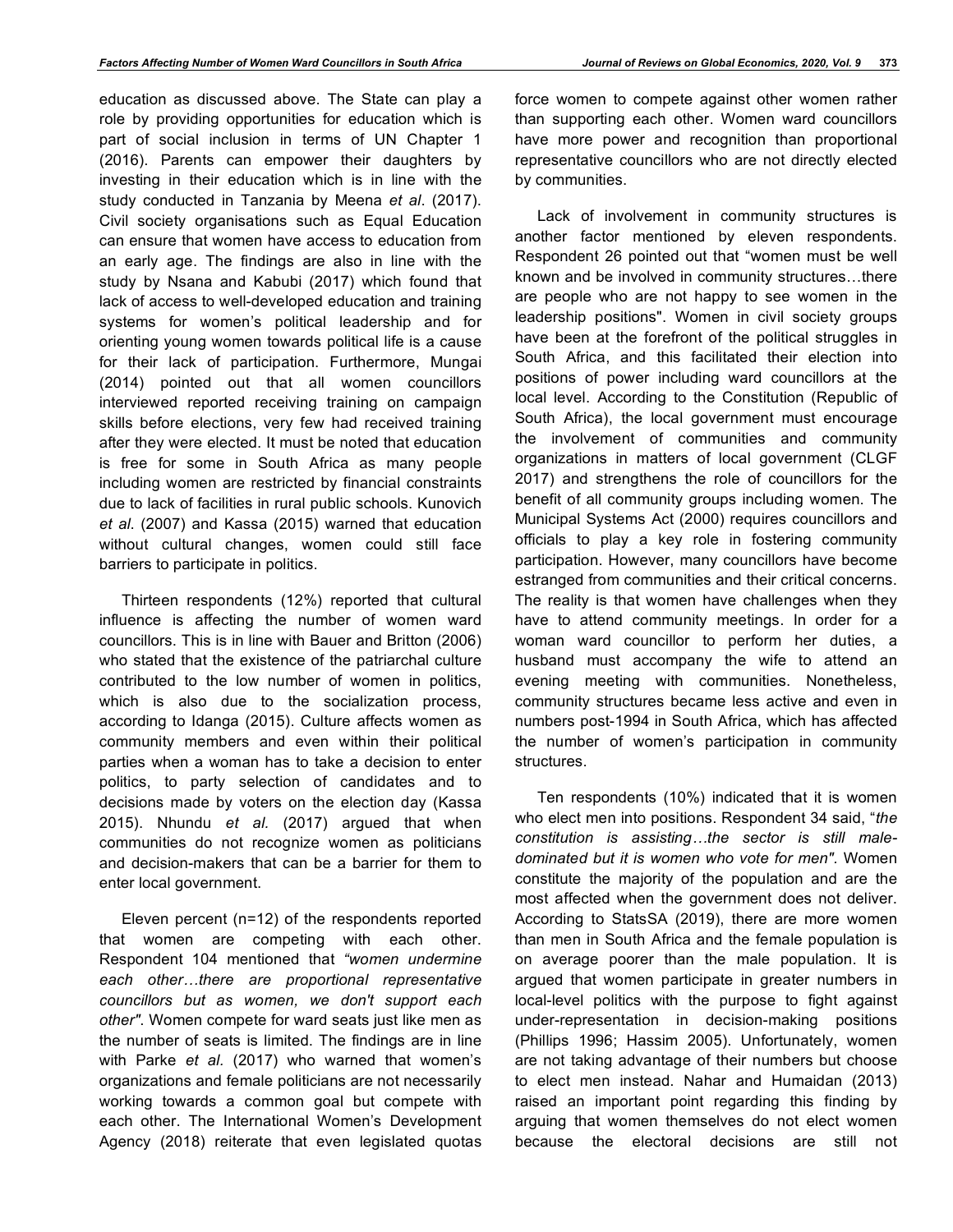independent, instead of being subject to the masculine authority and to the customs and traditions that promote the status of men and reduce or marginalize the public presence of females.

Women are affected by family responsibilities according to 9% of the respondents. Respondent 30 stated, *"a woman would look at her children and step back because she is very protective of her children".* According to gender socialization, women are privately excluded by their families and through their ethnic groups and marriages. The status of women is low as women are seen as inferior, weak and cannot be trusted in making informed decisions. The findings are in line with Silbermann (2019) who argued that only women with supportive families run for office, whereas men are more likely to run in spite of discouragement from their families. Women of childbearing age become occupied with raising children and other responsibilities. They normally join politics later in life when their children are older.

Eight percent of the respondents (n=8) indicated that political parties are not recruiting women. Respondent 57 stated, *"I don't think political parties do look for female candidates".* Respondent 4 added that "even the *party's Women's League is slow in recruiting women from rural areas".* The findings are in line with UNDP (2015) which argued that political parties have not generally provided special assistance to attract women to the political arena. Furthermore, women participants in a study by Tunde (2014) revealed that there was no support from their political parties and government which made their entry into politics a challenge. This shows that political parties do not go out of their way in terms of recruiting and grooming women to be ready to contest the elections as ward councillors at the local level.

Respondents (6%) reported that lack of interest in politics affects the numbers. Respondent 12 raised several factors with his comment mentioning that women are not supporting one another, family responsibility issues and that women, in general, are not interested in politics. The White Paper on Local Government (1998) ensure that the needs and interests of women are incorporated into municipal planning processes. When women's issues are a priority at the municipal level, political parties should ensure that they increase their numbers in order to engage them properly. The findings are in contravention with the supply-side perspective of the framework which suggests that political parties should

focus on promoting conditions and opportunities that lead women to aspire for political office (International IDEA 2016). This view was also supported by Boeteng and Kosi (2015) who argued that the supply of woman available for political office is determined partly by gender socialization, which influences women's interest, knowledge, and ambition regarding politics.

Furthermore, five respondents (5%) mentioned that community members threaten and kill women. Respondent 73 stated that *"there are areas where women are threatened and killed especially in KwaZulu-Natal…most women can't face those challenges".* The findings are in line with Mlambo and Kapingura (2019) who stated that politics is tarnished by violence, persecution, intimidation and torture. According to Bruce (2013), thousands of politicians have been killed in South Africa, including women, post-1994. In most cases, women prioritise their children and then decide not to join politics for fear of endangering their lives.

Five percent (n=5) of the respondents remarked that politics is still male-dominated as another factor. Respondent 40 pointed out that "*wards do not choose females…they don't trust them…the whole township and politics are dominated by men ".* It is a fact that politics is male-dominated although there are national policies now challenging the status quo. Gender socialization trends are changing as more women have access to education in South Africa. However, Nhundu *et al*. (2017) argued that male-dominated political parties are not willing to involve women in their local branches and in local politics. This is negatively affecting the number of women ward councillors at the local level.

A number of respondents indicated that the number of women ward councillors in general are high for two different reasons. Firstly, 14% (n=15) of the respondents indicated that the quota system contributed to the high number of councillors in the municipalities. Respondent 64 stated, "*the 50/50 quota system allows both men and women to be equal especially in the council".* The findings are in line with Meintjes and Simons (2002) and Tolmay and Morna (2010) who stated that the adoption of the quota policy by political parties can improve the representation of women local government. However, the number of women ward councillors has fluctuated in South Africa and most women in the councils are proportional representative councillors. With the adoption of a gender quota system by political parties, and having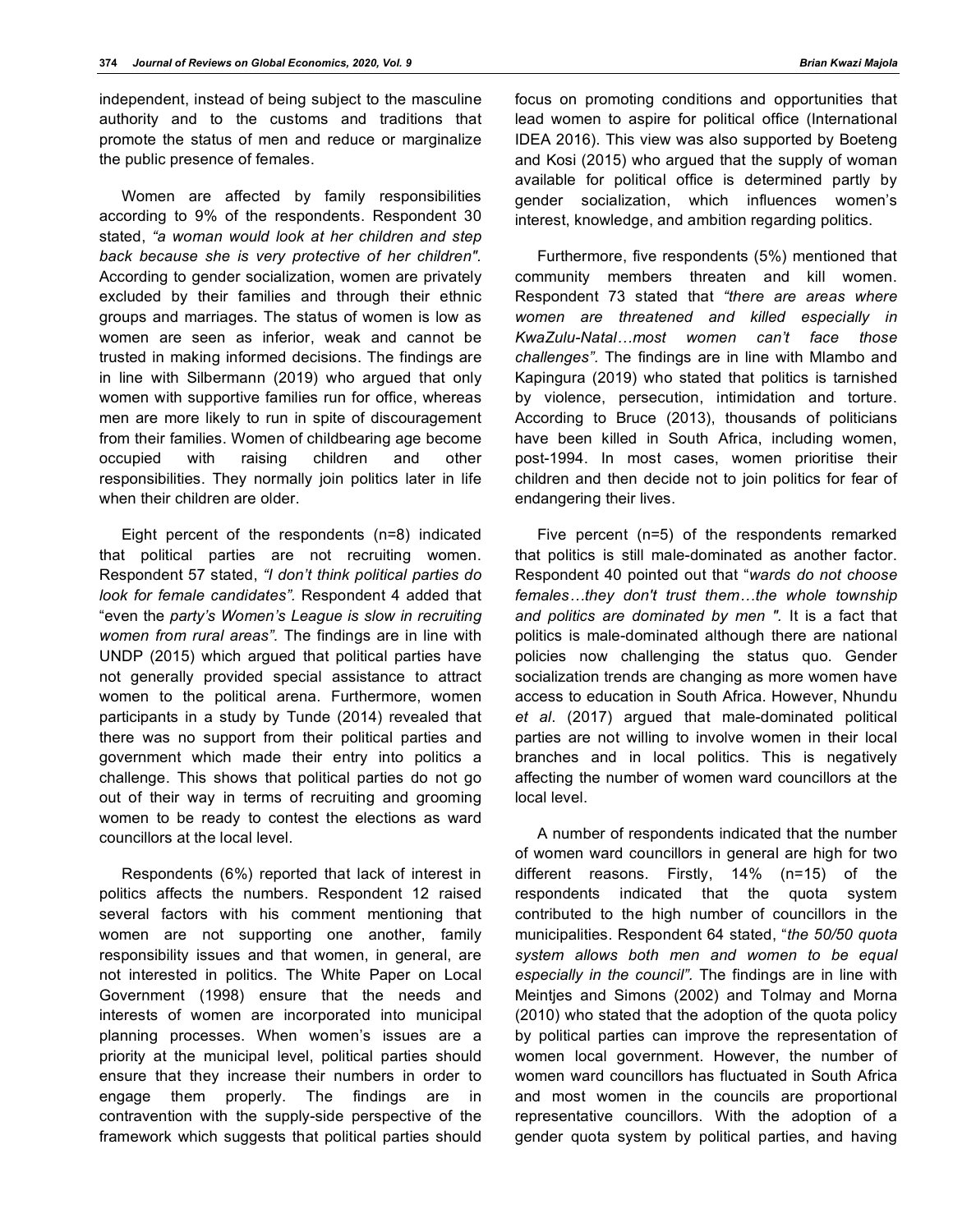women on the party list can increase the number of women ward councillors in South Africa.

Secondly, seven respondents (7%) mentioned that participation in community projects and structures contributed to the high number of women councillors. Respondent 23 stated, "*there are women involved in community development projects and are leaders of support groups, for example, Siyayinqoba; Ubuntu Trust; and others participate in crime prevention…end up being elected as councillors".* According to Nhundu (2008), women are good community mobilisers for a broad range of initiatives, including community-based activities and projects aimed to support political parties. Women who are active at branch or ward committee level can participate in projects initiated by their political parties and gain exposure. Community members may elect them into leadership positions as a result. However, DPME (2017) warns that the link between councillors and citizens via the ward committee system needs to be improved.

### **5. CONCLUSION**

The study investigated factors affecting the number of women ward councillors in South Africa. Evidence indicates that the number of women ward councillors is low because of many factors. Lack of confidence and lack of education including political education are factors that negatively affect not only women in general but women who are already members of the municipal councils as a ward or proportional representative councillors. The study found that cultural influence; women in competition with each other; lack of involvement in community structures; women electing men into positions; family responsibilities; women not recruited by political parties; lack of interest in politics; women threatened and killed by community members; and that politics is still male-dominated as the main factors affecting the low number of women ward councillors in South Africa. However, the gender quota system and women's participation in community projects and structures were the reasons for the high number of women ward councillors in South Africa. South Africa will hold its local government elections in 2021 and it is crucial for all relevant stakeholders such as families, communities, civil society, government and political parties to work together in ensuring that more women are recruited and groomed to join politics and contest the elections as they are the majority and are mostly affected when municipalities do not deliver. The

equal participation of women and men especially at the local government level will ensure the legitimacy and health of democracy in South Africa.

### **REFERENCES**

- Ahikire, J. 2004. "Towards Women's Effective Participation in Electoral Processes: A Review of the Ugandan Experience." Feminist Africa 3:8-26.
- Baker, K. 2015. Women Candidates in the 2015 Bougaininville Election, SSGM Discussion Paper 2015/14, State, Society and Governance in Melanesia, ANU Online: http://ssgm.bellschool.anu.edu.au/sites/default/files/publicatio ns/attachments Accessed: 07/07/2019
- Batliwala, S and Veneklasen, L. 2012. Social Exclusion and Access to Resources-Expanding Our Analytical Framework. JASS-AWID Forum.
- Bauer, G., and Britton, H.E. 2006. Women in African Parliaments. Boulder CO: Lynne Rienner.
- Bleidorn, W., Denissen, J.J.A., Gebauer, J.E., Arslan, R.C., Rentfrow, P.J., and Potter, J. 2016. "Age and Gender Differences in Self-Esteem-A Cross-Cultural Window." Journal of Personality and Social Psychology 111(3):396- 410. https://doi.org/10.1037/pspp0000078
- Boeteng, J.S., and Kosi, I. 2015. "Women's Representation and Participation in District Assemblies in Ghana: Analysis of Supply-Side and Demand-Side Framework." International Journal of Scientific and Research Publications 1(10):1-6.
- Bruce, D. 2013. "A Provincial Concern? Political Killings in South Africa." SA Crime Quarterly 45:1-48. https://doi.org/10.4314/sacq.v48i1.5
- Cardo, M. 2014. "Social Inclusion and Policymaking in South Africa: A Conceptual Overview." The Journal of the Helen Suzman Foundation 73:7-15.
- CLGF, 2017. The Local Government System in South Africa. Online: www.clgf.org.uk/south-africa Accessed: 07/07/2019
- DPME, 2017. Governance and Administration: Twenty Year Review. Department of Planning, monitoring and Evaluation. Online: http://www.dpme.gov.za/news/Documents/20%20Year%20R eview.pdf Accessed: 09/08/2019
- Dlova, N.C., Mankahla, A., Madala, N., Grobler, A., and Tsoka-Gwegweni, J. 2014. The Spectrum of Skin Diseases in the Black Population, Durban, KwaZulu-Natal, South Africa. International Journal of Dermatology, Society of Dermatology Report 2014.

https://doi.org/10.1111/ijd.12589

- Fick, G. 2000. "The Importance of Equality to the Sphere of Local Government." Agenda 45:27-39. https://doi.org/10.2307/4066314
- Goetz, P. 2003. "The Effects of Bilingualism on Theory of Mind Development." Bilingualism: Language and Cognition 6:1-15. https://doi.org/10.1017/S1366728903001007
- Hassim, S. 2005. A Conspiracy of Women: The Women's Movement in South Africa's Transition to Democracy. Social Research 69(2):693-732
- Idanga, G.E. 2015. "African Culture and Values." Phronimon 16(2). https://doi.org/10.25159/2413-3086/3820
- International Women's Development Agency, 2018. Women's Political Leadership Strategy: Women's Action for Voice and Empowerment (WAVE) Program. IWDA, Melbourne.
- International IDEA, 2016. A Framework for Developing Gender Policies for Political Parties. International Institute for Democracy and Electoral Assistance, Stockholm.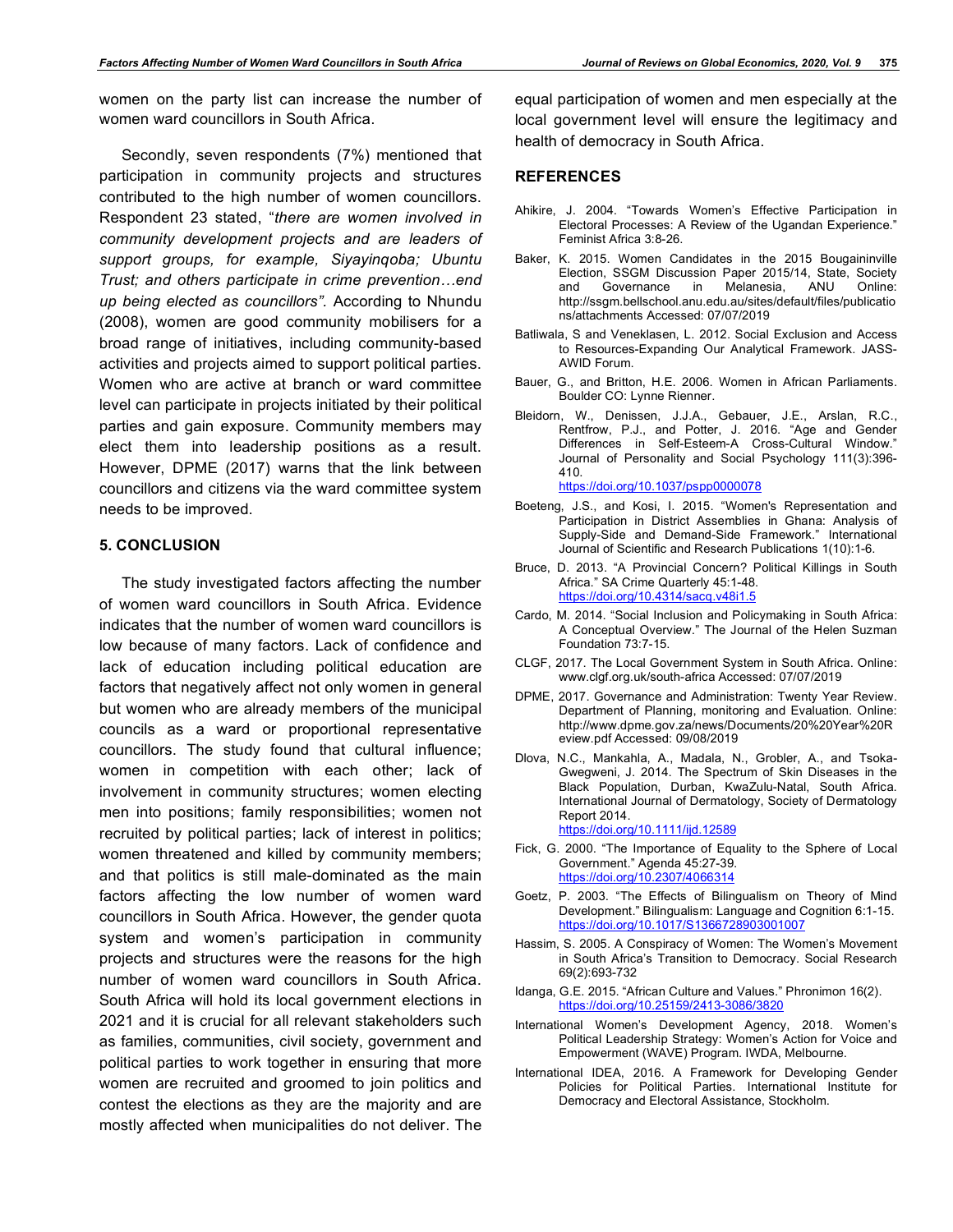- Kasomo, D. 2012. "Factors Affecting Women Participation in Electoral Politics in Africa." International Journal of Psychology and Behavioural Sciences 2(3):57-63. https://doi.org/10.5923/j.ijpbs.20120203.01
- Kassa, S. 2015. "Challenges and Opportunities of Women Political Participation in Ethiopia." Journal of Global Economics  $3(4) \cdot 1 - 7$ https://doi.org/10.4172/2375-4389.1000162
- Khan, R. M, and Ara. F. 2006. Women, Participation and Empowerment in Local Government: Bangladesh Union Parishad Perspectives. Asian Affairs 29:73-100
- Krook, M.L. 2010. "Why Are Fewer Women Than Men Elected? Gender and the Dynamics of Candidate Selection." Political Studies 8:155-168. https://doi.org/10.1111/j.1478-9302.2009.00185.x
- Kunovich, S., Paxton, P., and Hughes, M. 2007. "Gender in Politics." Annual Review Sociology 33:263-270. https://doi.org/10.1146/annurev.soc.33.040406.131651
- Mandyoli, L. 2016. 2016 Local Government Elections: An Examination of Youth Participation. South African Catholic Bishop's Conference. Parliamentary Liaison Office. Briefing Paper 416.
- Markham, S. 2013. Women as Agents of Change: Having Voice in Society and Influencing Policy. Online: http://documents.worldbank.org/curated/en/77345146815028 7912/pdf/927590NWP0Wome00Box385358B00PUBLIC0.pdf Accessed: 24/10/2019
- Mlambo, C., and Kapingura, F. 2019. "Factors Influencing Women Political Participation: The Case of SADC Region." Cogent Social Science 5:1-13. https://doi.org/10.1080/23311886.2019.1681048
- Meintjes, S., and Simons, M. 2002. Why Electoral Systems Matter to Women. In G. Fick; S. Meintjes; and M. Simons. Eds, One Woman, One Vote. Johannesburg: Electoral Institute of Southern Africa.
- Meena, R., Rusimbi, M., and Israel, C. 2017. Women and Political Leadership: Facilitating Factors in Tanzania. Research Report 17/1, UONGOZI Institute. Tanzania: 1-59.
- Mungai, P.W. 2014. "Factors Influencing Women Participation in Political Process: The Case of the Orange Democratic Movement Party, Kenya." Masters Dissertation, Department of Extra-Mural Studies, University of Nairobi, Nairobi.
- Nahar, G.S. 2003. "Democracy and the Status of Women Political Participation in the Arab World." International Journal of the Humanities 1:1875-1889.
- Nahar, G.S., and Humaidan, R.L. 2013. "The Factors Affecting the Women's Political Participation in Jordanian Parliamentary Elections (2003-2013)." International Journal of Humanities and Social Science 3(1):84-94.
- Nasreen, N., Sanauddin, N., and Gul, S. 2016. "Patriarchal Politics: Factors Limiting Women's Political Participation in Local Government in Pakistan." PUTAY-Humanities and Social Sciences 23(2):73-85.
- Norris, P., and Lovenduski, J. 1995. Political Recruitment: Gender, Race and Class in the British Parliament. Cambridge University Press. England. https://doi.org/10.1017/CBO9780511598609
- Nhundu, R.K., Lokar, S., Goni, O., and Senol, N. 2017. Consolidated Response on Women's Political Participation in Local Governments. Online: http://www.iknowpolitics.org/en/node Accessed: 09/08/2019
- Nhundu, R. 2008. Expert Opinion on women in Local Governments: Incorporate Gender Perspectives in Politics and Policies. Online: http://www.iknowpolitics.org/en/node/8097Paxton Accessed: 09/08/2019
- Nsana, S., and Kabubi, M. 2017. Factors Affecting Women's Political Participation in Lusaka: A Case Study of Kabwata and Munali Constituencies. The International Journal of Multi-

Disciplinary Research. Online: https://www.researchgate.net/ publication/327690671 Accessed: 01/10/2019

- O'Neil, T., and Domingo, P. 2016. Women and Power: Overcoming Barriers to Leadership and Influence. Online: https://www.odi.org/publications/10309.women-powerovercoming-barriers-leadership-and-influence Accessed: 24/05/2019
- Parke, A., Stevens, S., Walls, M., Gaid, S., Ali, S., Butterfield, S., Elder, C., and Le Deat, D. 2017. Somali Women's Political Participation and Leadership-Evidence and Opportunities. UK Department for International Development. London: Social Development Direct and Forcier Consulting.
- Phillips, A. 1996. Feminism and the Attractions of the Local. In D. King and G. Stroker. Returning Local Democracy. England: MacMillan https://doi.org/10.1007/978-1-349-24756-1\_6
	-
- Republic of South Africa. 1996. Constitution of the Republic of South Africa of 1996. Pretoria: Government Printer.
- Republic of South Africa. 1998. The White Paper on Local Government of 1998. Pretoria: Government Printer.
- Republic of South Africa.1998. The Local Government Municipal Structures Act No. 117 of 1998. Pretoria: Government Printer.
- Republic of South Africa. 2000. The Local Government Municipal Systems Act No. 32 of 2000. Pretoria: Government Printer.
- Robinson, J. 1995. "The Act of Omission: Gender and Local Government in the Transition." Agenda 26:7-18. https://doi.org/10.2307/4065913
- Rosenbluth, F., Kalla, J., and Teele, D. 2015. The Female Political Career. Women in Parliament Global Forum. The World Bank.
- SALGA Women's Commission, 2017. The Journey (2010-2016): Working Together to Promote Gender Equality, Sustainable Development and Good Governance. South African Local Government Association: Pretoria.
- Segalo, P. 2015. "Gender, Social Cohesion and Everyday Struggles in South Africa." Psychology in Society 49:70-82. https://doi.org/10.17159/2309-8708/2015/n49a6
- Selokelo, T. 2014. "The Representation of Female Councillors in South African Municipal Elections." Journal of Peacebuilding and Development 9(3):95-101. https://doi.org/10.1080/15423166.2014.983368
- Silbermann, R. 2019. "Gender Roles, Work-Life Balance, and Running for Office." Quarterly Journal of Political Science. Online: https://sites.google.com/site/rachelsilbermann/ research Accessed: 14/07/2019
- Spark, C., and Corbett, J. 2016. "Emerging Women Leaders' View on Political Participation in Melanesia." International Journal of Politics 20(2). https://doi.org/10.1080/14616742.2016.1189680
- StatsSA. 2019. Gender Statistics in South Africa, 2019. Statistics South Africa. Online: http://www.statssa.gov.za/publications/ Report-03-19-05.pdf. Accessed: 27/10/2019
- Tolmay, S. and Morna, C.L. 2010. Consolidating Democratic Governance in the SADC Region. In Gender Links. Eds. This Seat is Taken: Elections and the Under-representation of Women in Seven Southern African Countries. Johannesburg: EISA.
- Tunde, T.E. 2014. "Factors Influencing Women Participation in Political Leadership: The Case of Kimilili Constituency of Bungoma County, Kenya." Global Advanced Research Journal of Geography and Regional Planning 3(1):1-31.
- UNDP, 2015. Where are the Women? A Study of Women, Politics, Parliament, Equality in the CARICOM. United Nations Development Programme.
- UN Estimates, 2019. Population of South Africa (2019 and Historical). Online: https://www.worldometers.info/worldpopulation/south-africa-population/ Accessed: 14/07/2019.